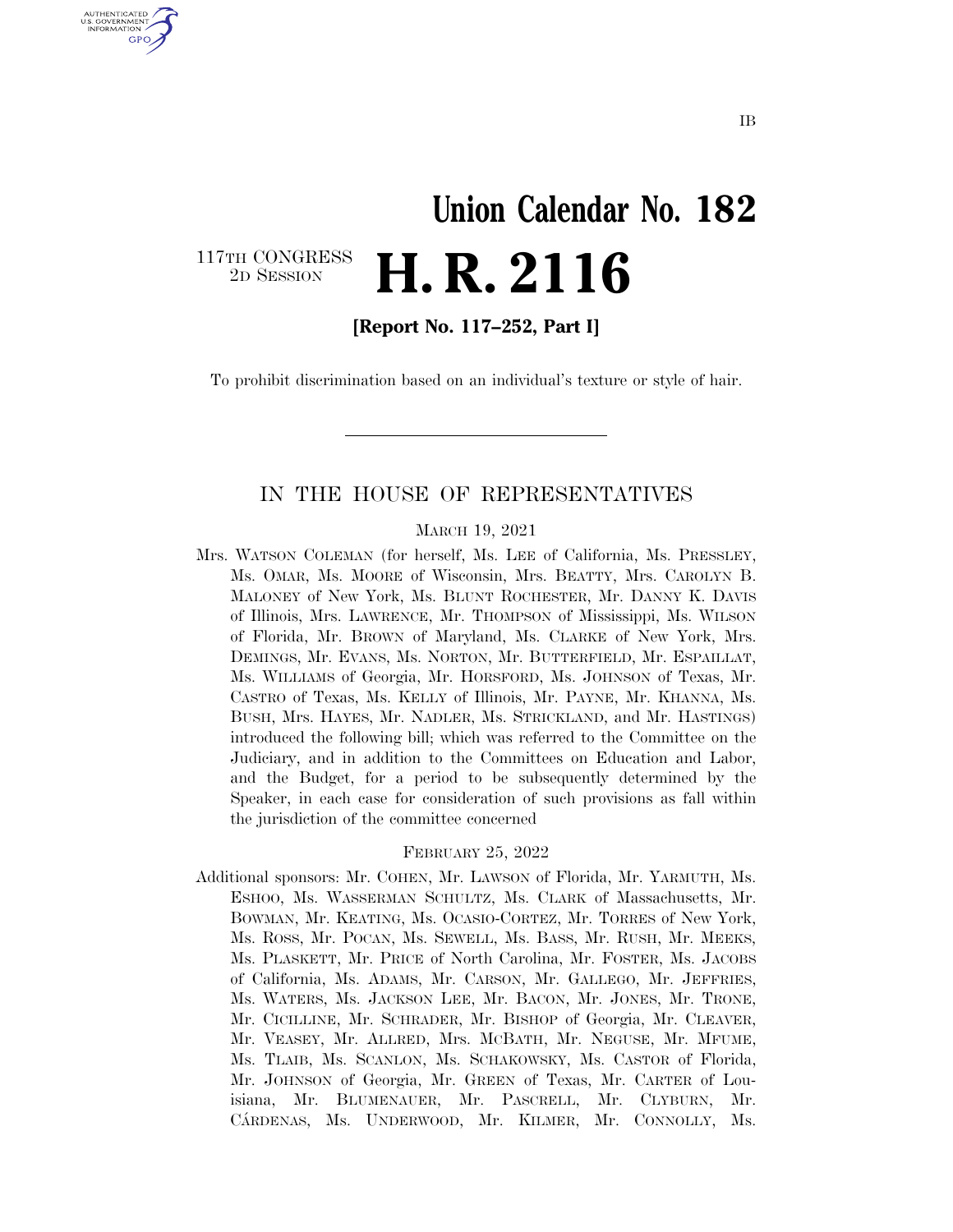JAYAPAL, Mr. DESAULNIER, Ms. ESCOBAR, Mr. STANTON, Ms. LOIS FRANKEL of Florida, Mr. PALLONE, Mr. SEAN PATRICK MALONEY of New York, Mr. LARSON of Connecticut, Mr. LIEU, Mr. RYAN, Ms. GAR-CIA of Texas, Mr. MCGOVERN, Mr. RASKIN, Mr. QUIGLEY, Ms. MAN-NING, Ms. DEAN, Mr. BRENDAN F. BOYLE of Pennsylvania, Mr. TAKANO, Mr. CORREA, Mr. DEUTCH, Mr. SIRES, Mr. NORCROSS, Ms. SHERRILL, Ms. BONAMICI, Mr. COOPER, Ms. BROWN of Ohio, Ms. DELBENE, Ms. PINGREE, Mr. MALINOWSKI, Mr. KIM of New Jersey, Ms. BOURDEAUX, Mr. GARAMENDI, Mr. MCEACHIN, and Mrs. CHERFILUS-**MCCORMICK** 

#### FEBRUARY 25, 2022

Reported from the Committee on the Judiciary with an amendment

[Strike out all after the enacting clause and insert the part printed in italic]

#### FEBRUARY 25, 2022

Committees on Education and Labor and the Budget discharged; committed to the Committee of the Whole House on the State of the Union and ordered to be printed

[For text of introduced bill, see copy of bill as introduced on March 19, 2021]

# **A BILL**

To prohibit discrimination based on an individual's texture or style of hair.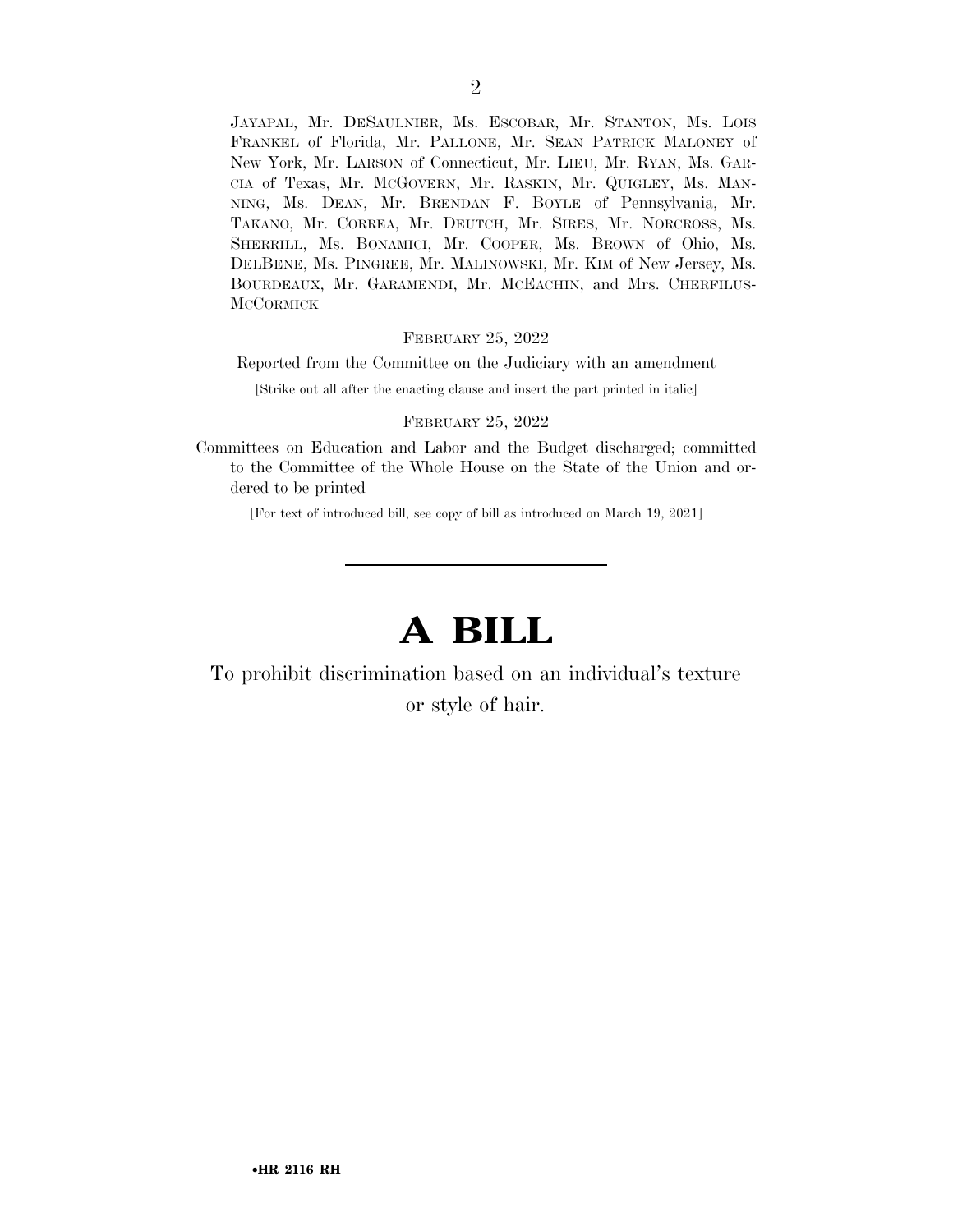*Be it enacted by the Senate and House of Representa- tives of the United States of America in Congress assembled, SECTION 1. SHORT TITLE. This Act may be cited as the ''Creating a Respectful and Open World for Natural Hair Act of 2021'' or the ''CROWN Act of 2021''. SEC. 2. FINDINGS; SENSE OF CONGRESS; PURPOSE. (a) FINDINGS.—Congress finds the following: (1) Throughout United States history, society has used (in conjunction with skin color) hair texture and hairstyle to classify individuals on the basis of race. (2) Like one's skin color, one's hair has served as a basis of race and national origin discrimination. (3) Racial and national origin discrimination can and do occur because of longstanding racial and national origin biases and stereotypes associated with hair texture and style. (4) For example, routinely, people of African de- scent are deprived of educational and employment op- portunities because they are adorned with natural or protective hairstyles in which hair is tightly coiled or tightly curled, or worn in locs, cornrows, twists, braids, Bantu knots, or Afros.*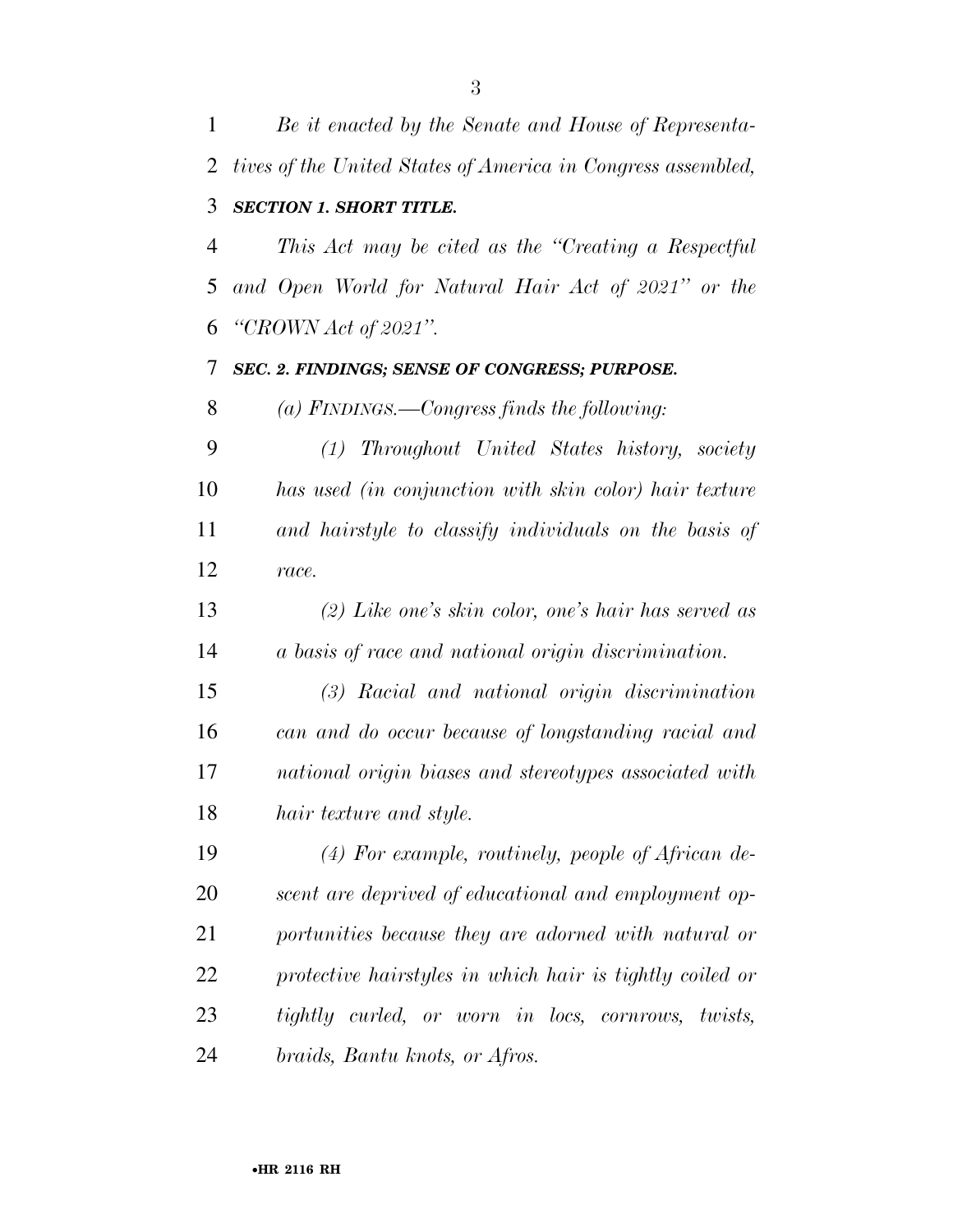| $\mathbf{1}$   | $(5)$ Racial and national origin discrimination is      |
|----------------|---------------------------------------------------------|
| $\overline{2}$ | reflected in school and workplace policies and prac-    |
| 3              | tices that bar natural or protective hairstyles com-    |
| $\overline{4}$ | monly worn by people of African descent.                |
| 5              | $(6)$ For example, as recently as 2018, the U.S.        |
| 6              | Armed Forces had grooming policies that barred nat-     |
| 7              | ural or protective hairstyles that servicemembers of    |
| 8              | African descent commonly wear and that described        |
| 9              | <i>these hairstyles as "unkempt".</i>                   |
| 10             | $(7)$ The U.S. Army also recognized that prohibi-       |
| 11             | tions against natural or protective hairstyles that Af- |
| 12             | rican-American soldiers are commonly adorned with       |
| 13             | are racially discriminatory, harmful, and bear no re-   |
| 14             | lationship to African-American servicewomen's occu-     |
| 15             | pational qualifications and their ability to serve and  |
| 16             | protect the Nation. As of February 2021, the U.S.       |
| 17             | Army removed minimum hair length requirements           |
| 18             | and lifted restrictions on any soldier wearing braids,  |
| 19             | twists, locs, and cornrows in order to promote          |
| 20             | inclusivity and accommodate the hair needs of sol-      |
| 21             | diers.                                                  |
| 22             | $(8)$ As a tupe of racial or national origin dis-       |

 *(8) As a type of racial or national origin dis- crimination, discrimination on the basis of natural or protective hairstyles that people of African descent are commonly adorned with violates existing Federal*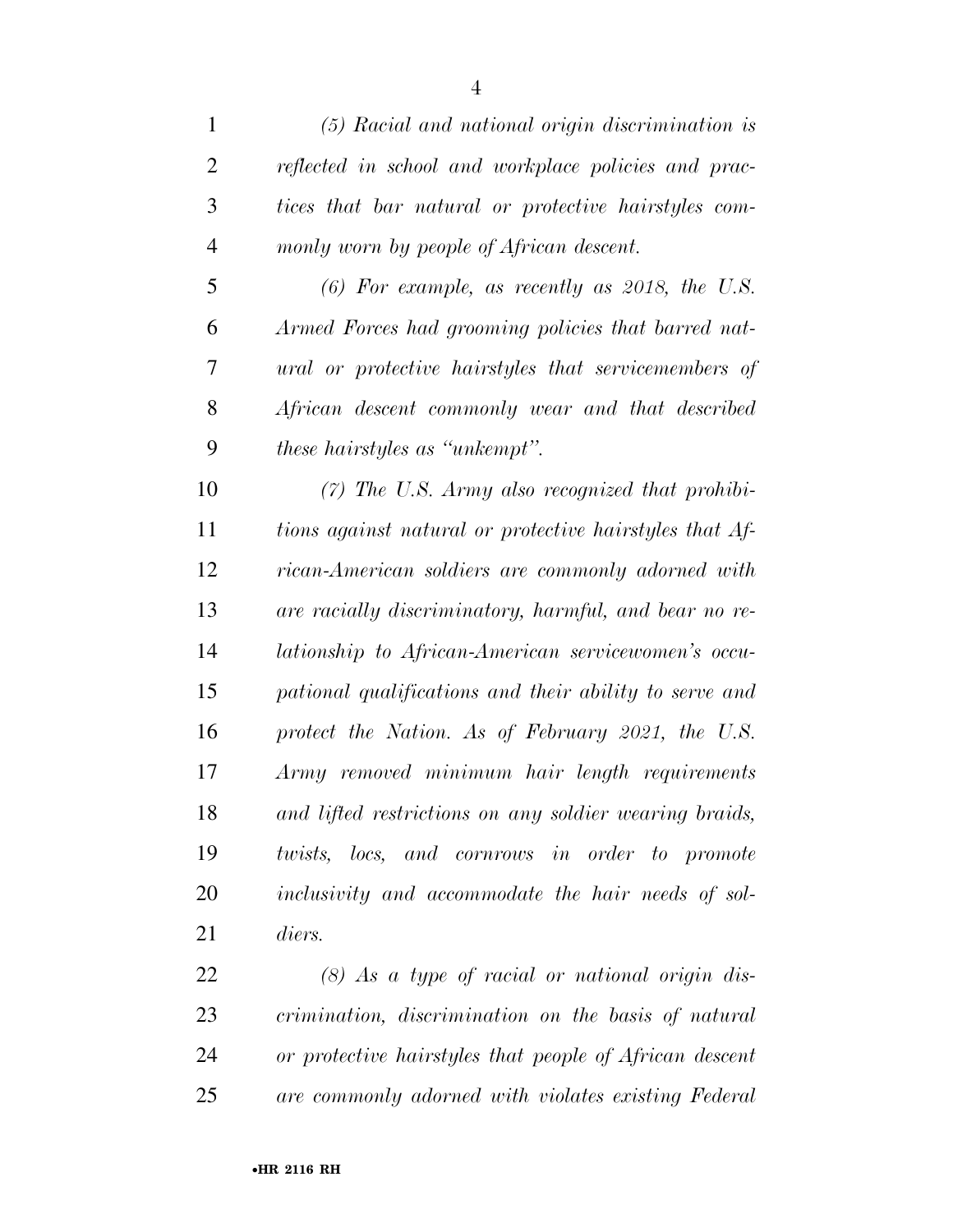| $\mathbf{1}$   | law, including provisions of the Civil Rights Act of |
|----------------|------------------------------------------------------|
| $\overline{2}$ | 1964 (42 U.S.C. 2000e et seq.), section 1977 of the  |
| 3              | Revised Statutes (42 U.S.C. 1981), and the Fair      |
| $\overline{4}$ | Housing Act (42 U.S.C. 3601 et seq.). However, some  |
| 5              | Federal courts have misinterpreted Federal civil     |
| 6              | rights law by narrowly interpreting the meaning of   |
| 7              | race or national origin, and thereby permitting, for |
| 8              | example, employers to discriminate against people of |
| 9              | African descent who wear natural or protective hair- |
| 10             | styles even though the employment policies involved  |
| 11             | are not related to workers' ability to perform their |
| 12             | <i>jobs.</i>                                         |

 *(9) Applying this narrow interpretation of race or national origin has resulted in a lack of Federal civil rights protection for individuals who are dis- criminated against on the basis of characteristics that are commonly associated with race and national ori-gin.* 

 *(10) In 2019 and 2020, State legislatures and municipal bodies throughout the U.S. have introduced and passed legislation that rejects certain Federal courts' restrictive interpretation of race and national origin, and expressly classifies race and national ori-gin discrimination as inclusive of discrimination on*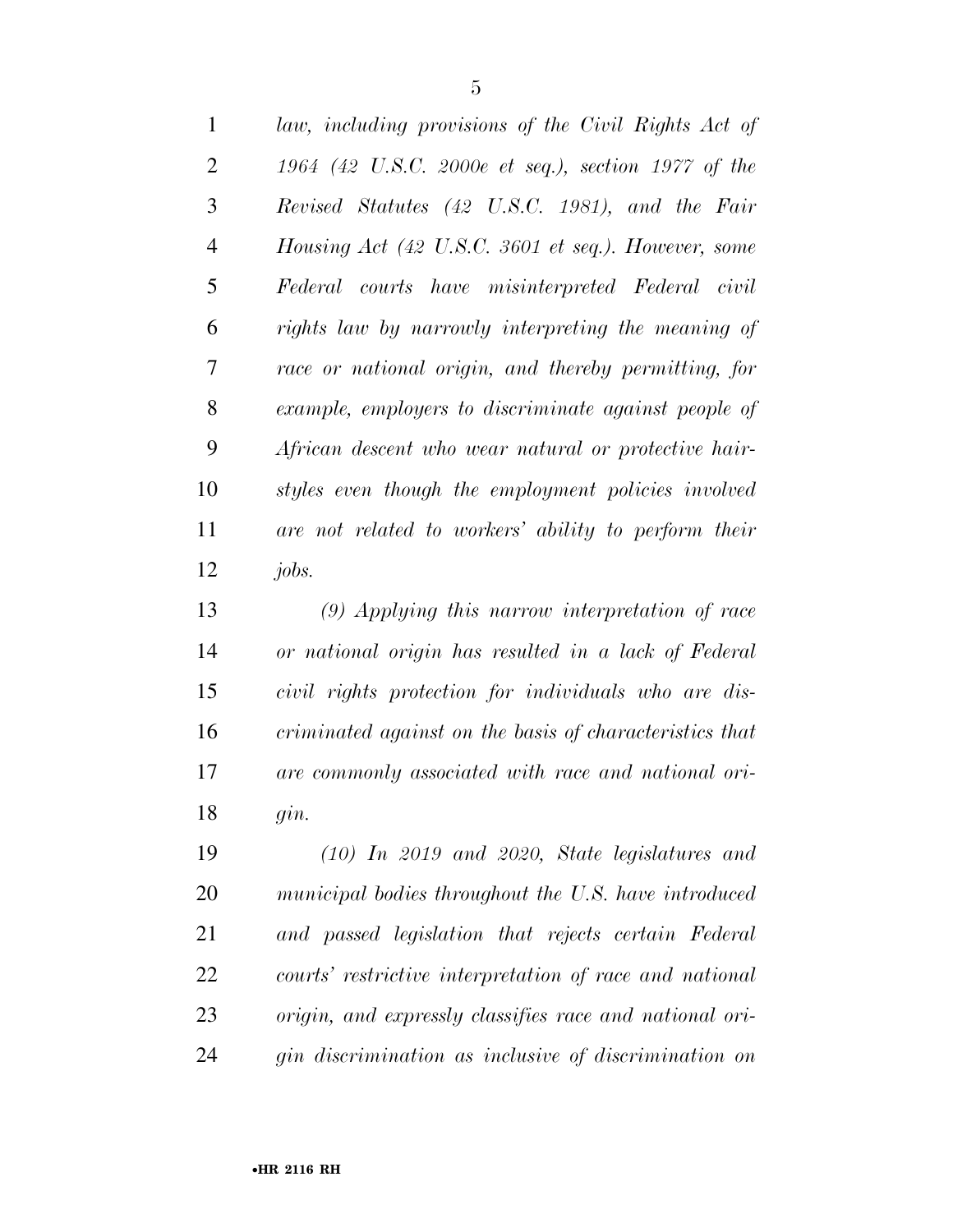| $\mathbf{1}$   | the basis of natural or protective hairstyles commonly |
|----------------|--------------------------------------------------------|
| $\overline{2}$ | associated with race and national origin.              |
| 3              | (b) SENSE OF CONGRESS.—It is the sense of Congress     |
|                | 4 that—                                                |
| 5              | (1) the Federal Government should acknowledge          |
| 6              | that individuals who have hair texture or wear a       |
|                |                                                        |

 *hairstyle that is historically and contemporarily asso- ciated with African Americans or persons of African descent systematically suffer harmful discrimination in schools, workplaces, and other contexts based upon longstanding race and national origin stereotypes and biases;* 

 *(2) a clear and comprehensive law should ad- dress the systematic deprivation of educational, em- ployment, and other opportunities on the basis of hair texture and hairstyle that are commonly associated with race or national origin;* 

 *(3) clear, consistent, and enforceable legal stand- ards must be provided to redress the widespread incidences of race and national origin discrimination based upon hair texture and hairstyle in schools, workplaces, housing, federally funded institutions, and other contexts;* 

 *(4) it is necessary to prevent educational, em-ployment, and other decisions, practices, and policies*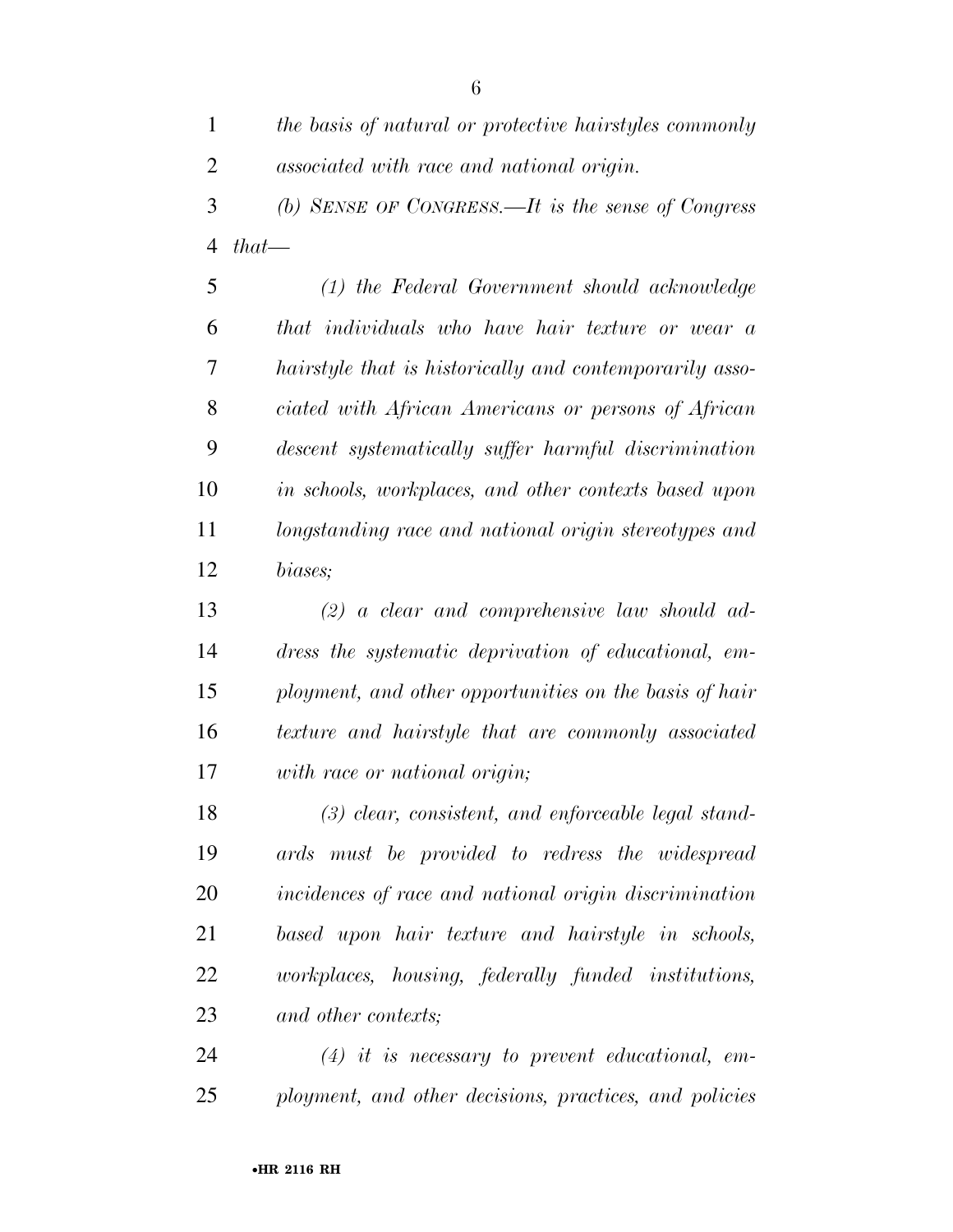| $\mathbf{1}$   | generated by or reflecting negative biases and stereo-    |
|----------------|-----------------------------------------------------------|
| 2              | types related to race or national origin;                 |
| 3              | (5) the Federal Government must play a key role           |
| $\overline{4}$ | in enforcing Federal civil rights laws in a way that      |
| 5              | secures equal educational, employment, and other op-      |
| 6              | portunities for all individuals regardless of their race  |
| 7              | or national origin;                                       |
| 8              | (6) the Federal Government must play a central            |
| 9              | role in enforcing the standards established under this    |
| 10             | Act on behalf of individuals who suffer race or na-       |
| 11             | tional origin discrimination based upon hair texture      |
| 12             | and hairstyle;                                            |
| 13             | $(7)$ it is necessary to prohibit and provide rem-        |
| 14             | edies for the harms suffered as a result of race or na-   |
| 15             | tional origin discrimination on the basis of hair tex-    |
| 16             | ture and hairstyle; and                                   |
| 17             | $(8)$ it is necessary to mandate that school, work-       |
| 18             | place, and other applicable standards be applied in a     |
| 19             | nondiscriminatory manner and to explicitly prohibit       |
| 20             | the adoption or implementation of grooming require-       |
| 21             | ments that disproportionately impact people of Afri-      |
| 22             | can descent.                                              |
| 23             | (c) PURPOSE.—The purpose of this Act is to institute      |
| 24             | definitions of race and national origin for Federal civil |

*rights laws that effectuate the comprehensive scope of protec-*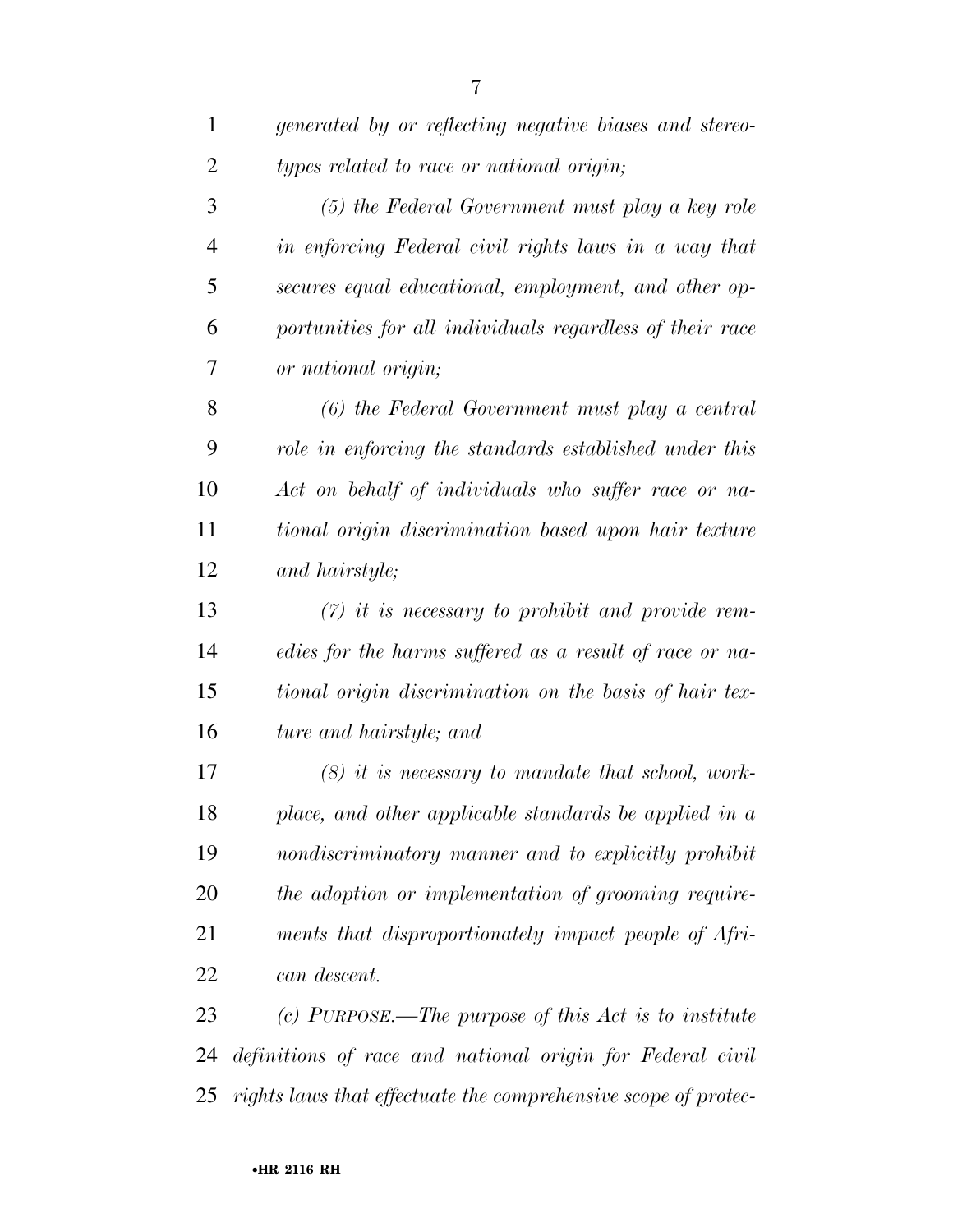*tion Congress intended to be afforded by such laws and Con- gress' objective to eliminate race and national origin dis-crimination in the United States.* 

#### *SEC. 3. FEDERALLY ASSISTED PROGRAMS.*

 *(a) IN GENERAL.—No individual in the United States shall be excluded from participation in, be denied the bene- fits of, or be subjected to discrimination under, any pro- gram or activity receiving Federal financial assistance, based on the individual's hair texture or hairstyle, if that hair texture or that hairstyle is commonly associated with a particular race or national origin (including a hairstyle in which hair is tightly coiled or tightly curled, locs, corn-rows, twists, braids, Bantu knots, and Afros).* 

 *(b) ENFORCEMENT.—Subsection (a) shall be enforced in the same manner and by the same means, including with the same jurisdiction, as if such subsection was incor- porated in title VI of the Civil Rights Act of 1964 (42 U.S.C. 2000d et seq.), and as if a violation of subsection (a) was treated as if it was a violation of section 601 of such Act (42 U.S.C. 2000d).* 

*(c) DEFINITIONS.—In this section—* 

 *(1) the term ''program or activity'' has the meaning given the term in section 606 of the Civil Rights Act of 1964 (42 U.S.C. 2000d–4a); and*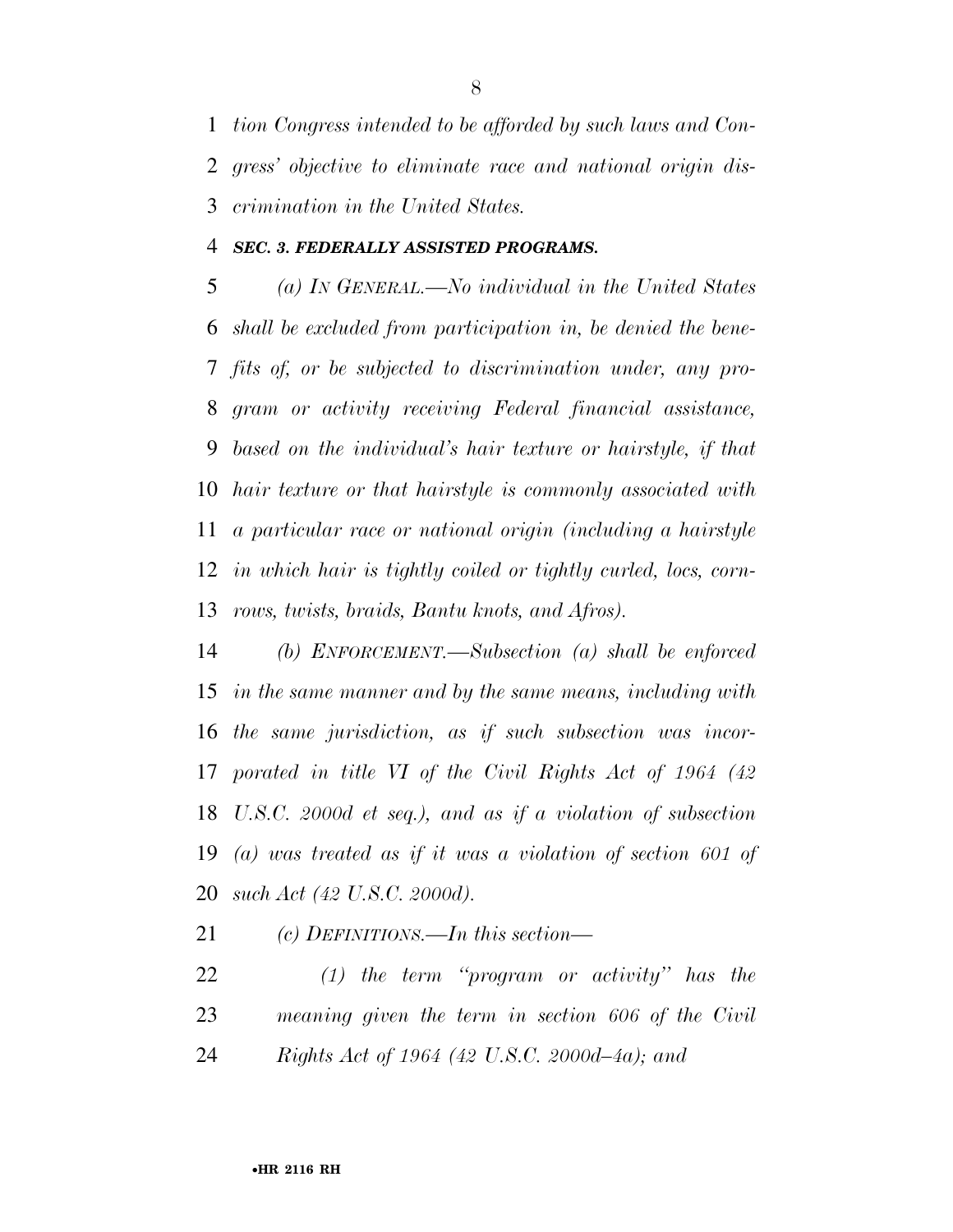*(2) the terms ''race'' and ''national origin'' mean, respectively, ''race'' within the meaning of the term in section 601 of that Act (42 U.S.C. 2000d) and ''national origin'' within the meaning of the term in that section 601.* 

#### *SEC. 4. HOUSING PROGRAMS.*

 *(a) IN GENERAL.—No person in the United States shall be subjected to a discriminatory housing practice based on the person's hair texture or hairstyle, if that hair texture or that hairstyle is commonly associated with a par- ticular race or national origin (including a hairstyle in which hair is tightly coiled or tightly curled, locs, cornrows, twists, braids, Bantu knots, and Afros).* 

 *(b) ENFORCEMENT.—Subsection (a) shall be enforced in the same manner and by the same means, including with the same jurisdiction, as if such subsection was incor- porated in the Fair Housing Act (42 U.S.C. 3601 et seq.), and as if a violation of subsection (a) was treated as if it was a discriminatory housing practice.* 

*(c) DEFINITION.—In this section—* 

 *(1) the terms ''discriminatory housing practice'' and ''person'' have the meanings given the terms in section 802 of the Fair Housing Act (42 U.S.C. 3602); and*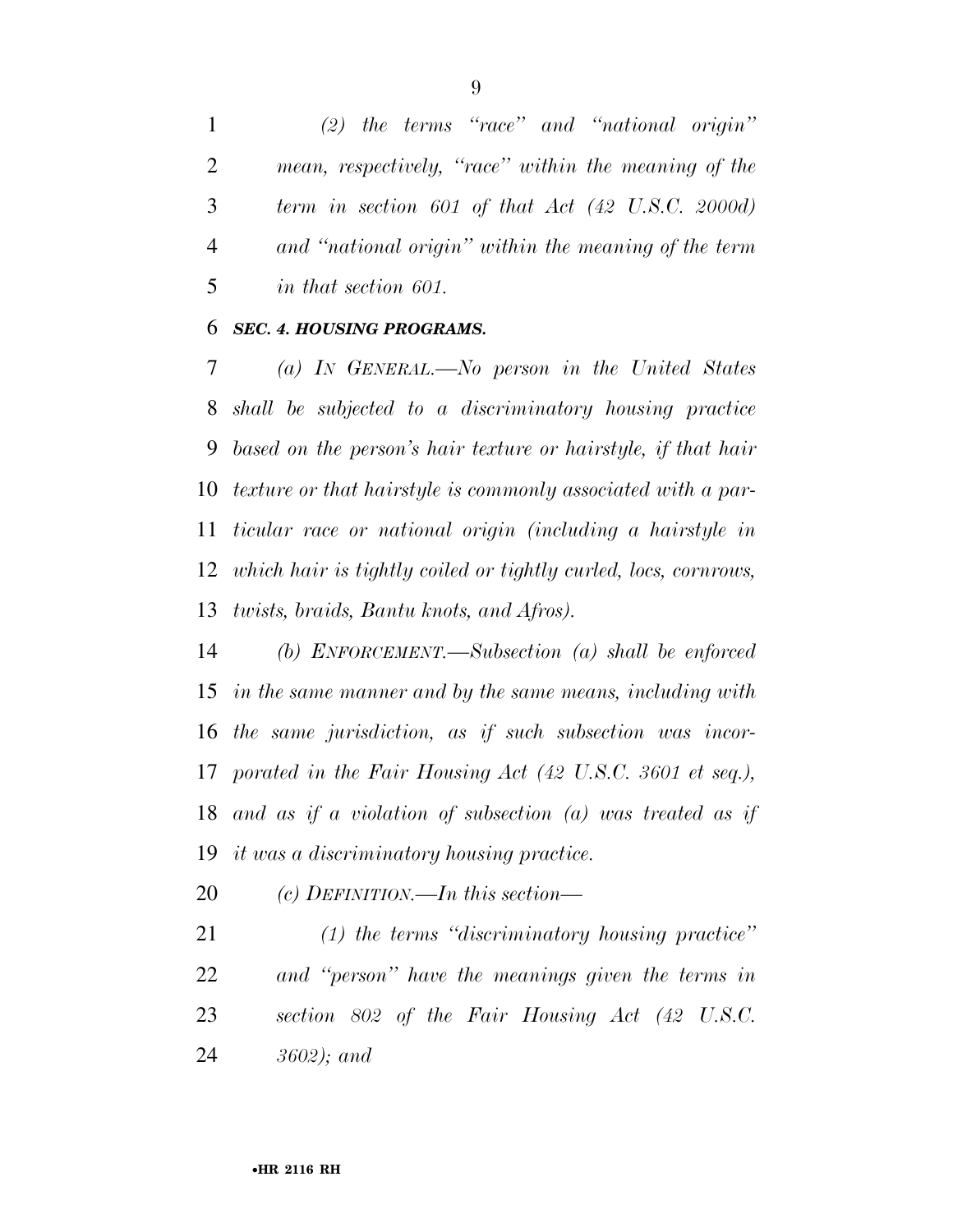*(2) the terms ''race'' and ''national origin'' mean, respectively, ''race'' within the meaning of the term in section 804 of that Act (42 U.S.C. 3604) and ''national origin'' within the meaning of the term in that section 804.* 

#### *SEC. 5. PUBLIC ACCOMMODATIONS.*

 *(a) IN GENERAL.—No person in the United States shall be subjected to a practice prohibited under section 201, 202, or 203 of the Civil Rights Act of 1964 (42 U.S.C. 2000a et seq.), based on the person's hair texture or hairstyle, if that hair texture or that hairstyle is commonly associated with a particular race or national origin (including a hair- style in which hair is tightly coiled or tightly curled, locs, cornrows, twists, braids, Bantu knots, and Afros).* 

 *(b) ENFORCEMENT.—Subsection (a) shall be enforced in the same manner and by the same means, including with the same jurisdiction, as if such subsection was incor- porated in title II of the Civil Rights Act of 1964, and as if a violation of subsection (a) was treated as if it was a violation of section 201, 202, or 203, as appropriate, of such Act.* 

 *(c) DEFINITION.—In this section, the terms ''race'' and ''national origin'' mean, respectively, ''race'' within the meaning of the term in section 201 of that Act (42 U.S.C.*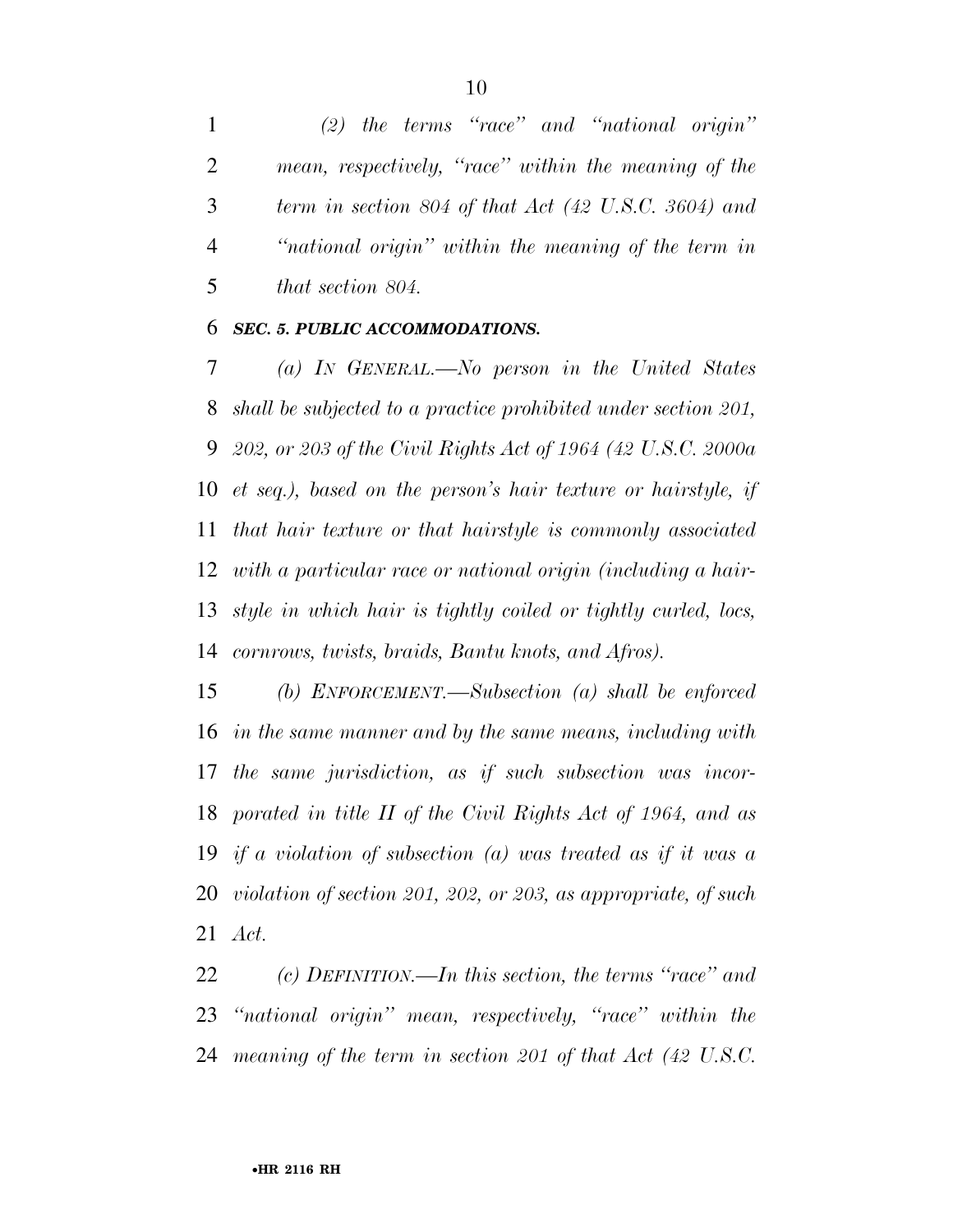*2000e) and ''national origin'' within the meaning of the term in that section 201.* 

## *SEC. 6. EMPLOYMENT.*

 *(a) PROHIBITION.—It shall be an unlawful employ- ment practice for an employer, employment agency, labor organization, or joint labor-management committee control- ling apprenticeship or other training or retraining (includ- ing on-the-job training programs) to fail or refuse to hire or to discharge any individual, or otherwise to discriminate against an individual, based on the individual's hair tex- ture or hairstyle, if that hair texture or that hairstyle is commonly associated with a particular race or national or- igin (including a hairstyle in which hair is tightly coiled or tightly curled, locs, cornrows, twists, braids, Bantu knots, and Afros).* 

 *(b) ENFORCEMENT.—Subsection (a) shall be enforced in the same manner and by the same means, including with the same jurisdiction, as if such subsection was incor- porated in title VII of the Civil Rights Act of 1964 (42 U.S.C. 2000e et seq.), and as if a violation of subsection (a) was treated as if it was a violation of section 703 or 704, as appropriate, of such Act (42 U.S.C. 2000e–2, 2000e–3).* 

 *(c) DEFINITIONS.—In this section the terms ''person'', ''race'', and ''national origin'' have the meanings given the*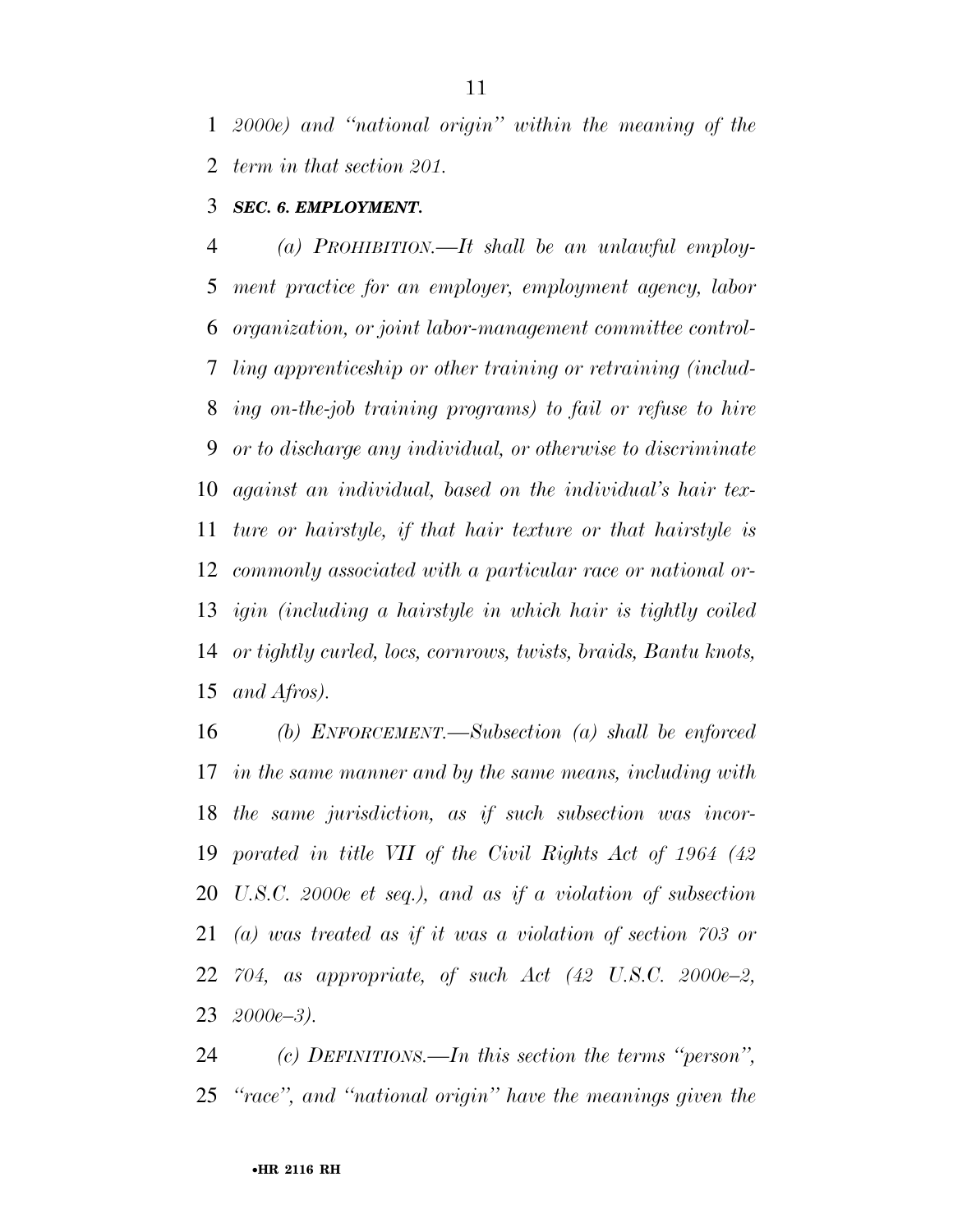*terms in section 701 of the Civil Rights Act of 1964 (42 U.S.C. 2000e).* 

#### *SEC. 7. EQUAL RIGHTS UNDER THE LAW.*

 *(a) IN GENERAL.—No person in the United States shall be subjected to a practice prohibited under section 1977 of the Revised Statutes (42 U.S.C. 1981), based on the person's hair texture or hairstyle, if that hair texture or that hairstyle is commonly associated with a particular race or national origin (including a hairstyle in which hair is tightly coiled or tightly curled, locs, cornrows, twists, braids, Bantu knots, and Afros).* 

 *(b) ENFORCEMENT.—Subsection (a) shall be enforced in the same manner and by the same means, including with the same jurisdiction, as if such subsection was incor- porated in section 1977 of the Revised Statutes, and as if a violation of subsection (a) was treated as if it was a viola-tion of that section 1977.* 

## *SEC. 8. RULE OF CONSTRUCTION.*

 *Nothing in this Act shall be construed to limit defini- tions of race or national origin under the Civil Rights Act of 1964 (42 U.S.C. 2000a et seq.), the Fair Housing Act (42 U.S.C. 3601 et seq.), or section 1977 of the Revised Stat-utes (42 U.S.C. 1981).*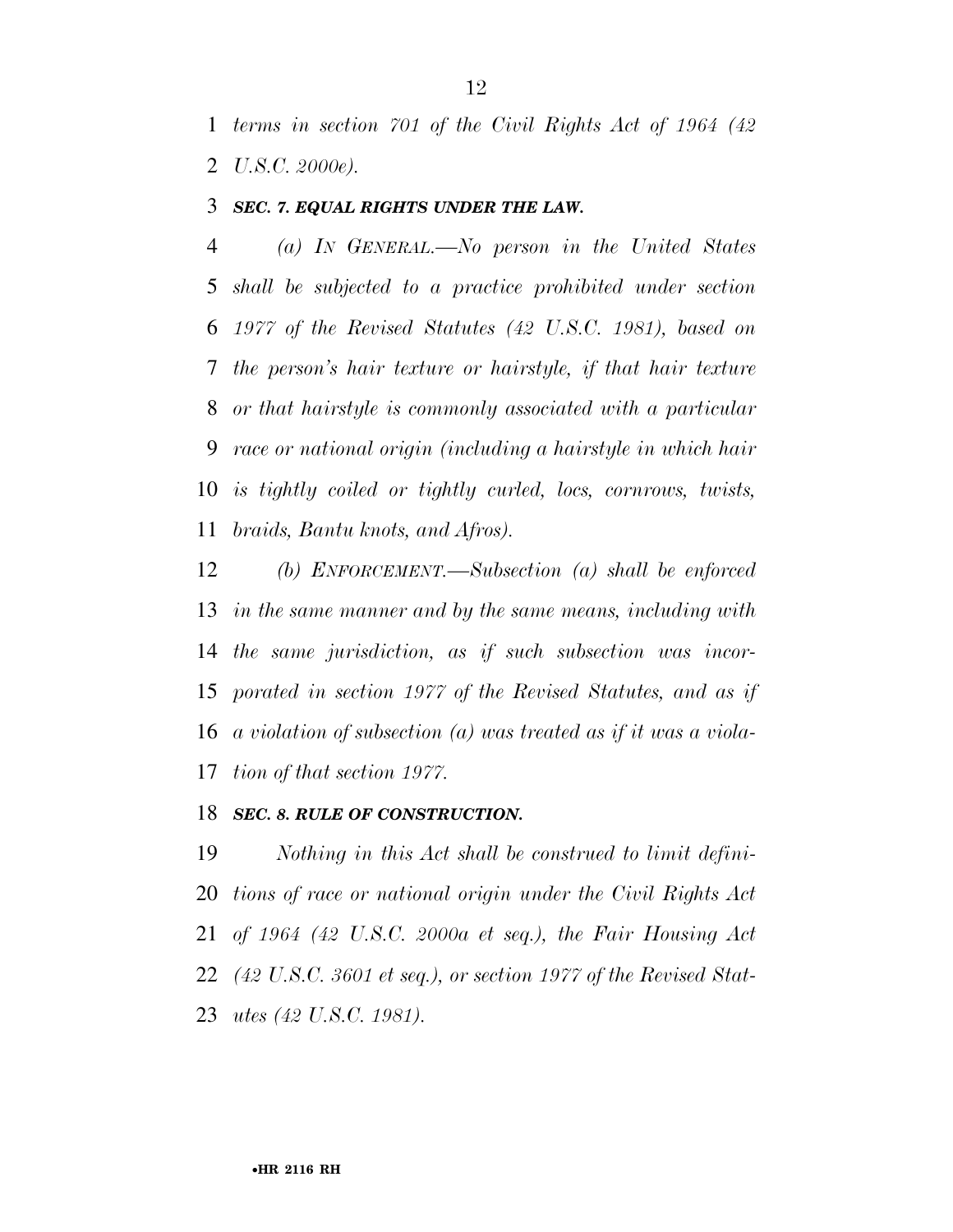#### *SEC. 9. DETERMINATION OF BUDGETARY EFFECTS.*

 *The budgetary effects of this Act, for the purpose of complying with the Statutory Pay-As-You-Go Act of 2010, shall be determined by reference to the latest statement titled ''Budgetary Effects of PAYGO Legislation'' for this Act, submitted for printing in the Congressional Record by the Chairman of the House Budget Committee, provided that such statement has been submitted prior to the vote on pas-sage.*